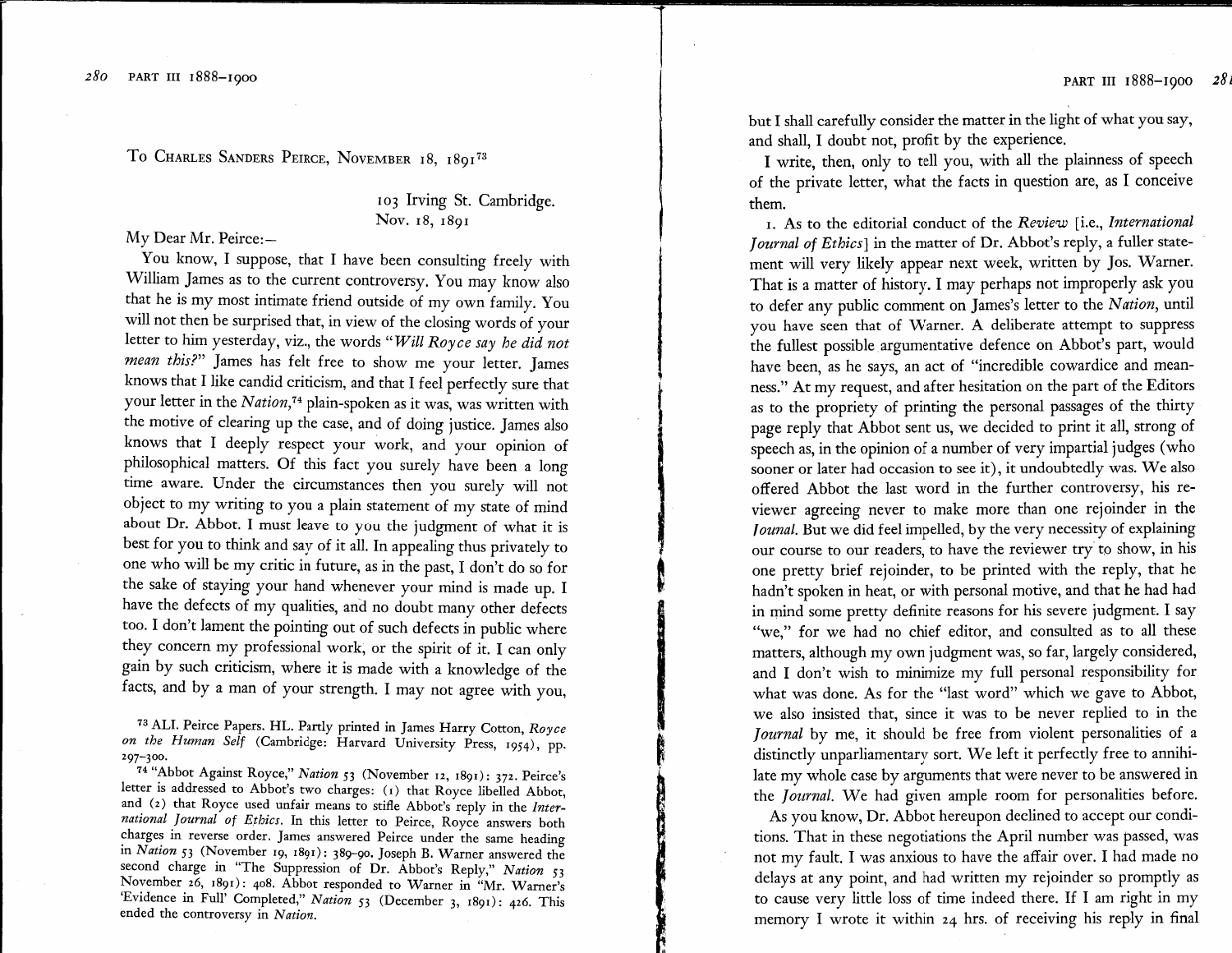but I shall carefully consider the matter in the light of what you say, and shall, I doubt not, profit by the experience.

I write, then, only to tell you, with all the plainness of speech of the private letter, what the facts in question are, as I conceive them.

I. As to the editorial conduct of the Review [i.e., International Journal of Ethics] in the matter of Dr. Abbot's reply, a fuller statement will very likely appear next week, written by Jos. Warner. That is a matter of history. I may perhaps not improperly ask you to defer any public comment on James's letter to the Nation, until you have seen that of Warner. A deliberate attempt to suppress the fullest possible argumentative defence on Abbot's part, would have been, as he says, an act of "incredible cowardice and meanness." At my request, and after hesitation on the part of the Editors as to the propriety of printing the personal passages of the thirty page reply that Abbot sent us, we decided to print it all, strong of speech as, in the opinion of a number of very impartial judges (who sooner or later had occasion to see it), it undoubtedly was. We also offered Abbot the last word in the further controversy, his reviewer agreeing never to make more than one rejoinder in the Jounal. But we did feel impelled, by the very necessity of explaining our course to our readers, to have the reviewer try to show, in his one pretty brief rejoinder, to be printed with the reply, that he hadn't spoken in heat, or with personal motive, and that he had had in mind some pretty definite reasons for his severe judgment. I say "we," for we had no chief editor, and consulted as to all these matters, although my own judgment was, so far, largely considered, and I don't wish to minimize my full personal responsibility for what was done. As for the "last word" which we gave to Abbot, we also insisted that, since it was to be never replied to in the Journal by me, it should be free from violent personalities of a distinctly unparliamentary sort. We left it perfectly free to annihilate my whole case by arguments that were never to be answered in the Journal. We had given ample room for personalities before.

As you know, Dr. Abbot hereupon declined to accept our conditions. That in these negotiations the April number was passed, was not my fault. I was anxious to have the affair over. I had made no delays at any point, and had written my rejoinder so promptly as to cause very little loss of time indeed there. If I am right in my memory I wrote it within 24 hrs. of receiving his reply in final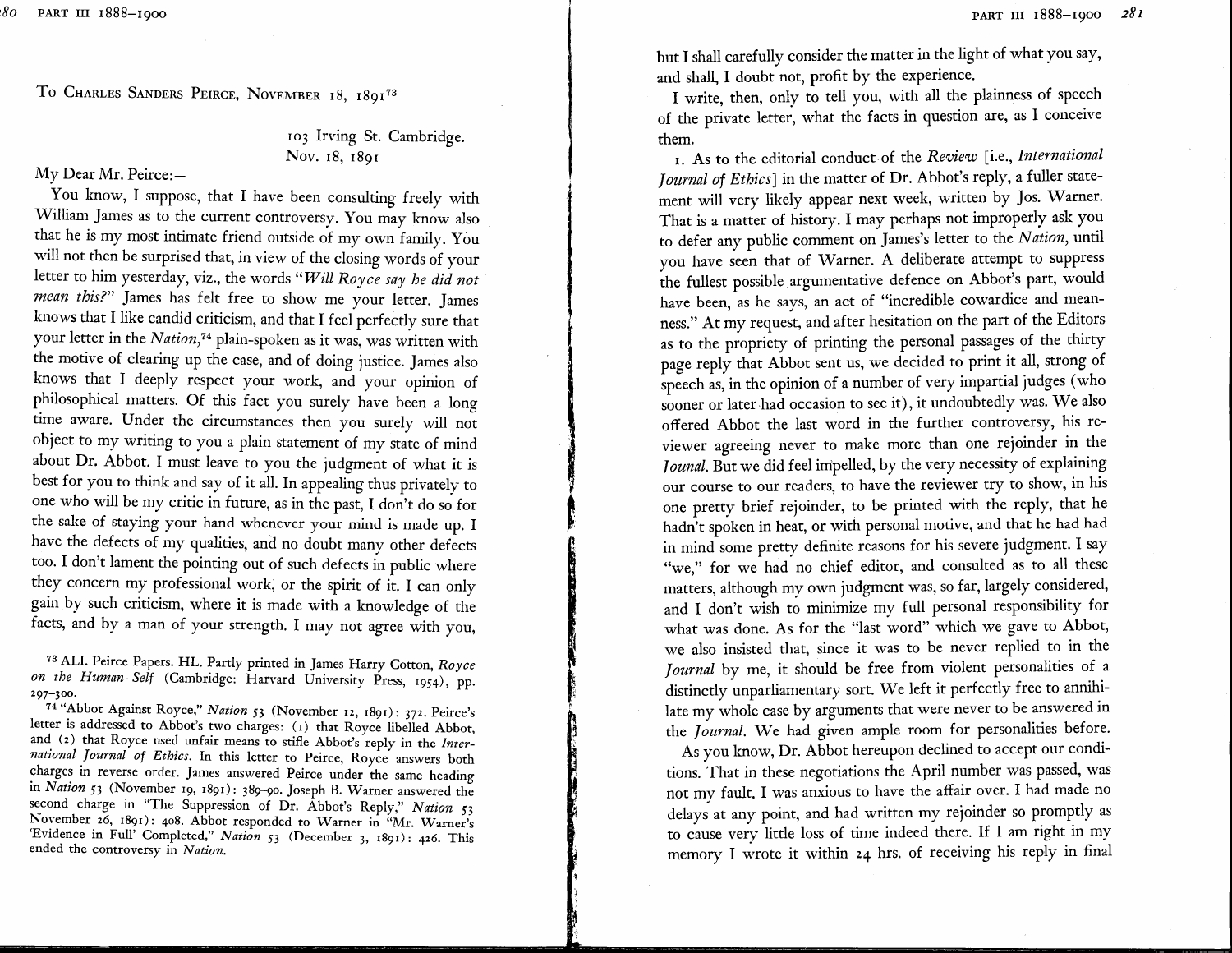form. The notice of the short time for the "last word" of which Abbot complains, was sent from Philadelphia by the "Managing Editor" there. I knew nothing about it, and had no control over the office management of the Journal. I was only clear that I had done all I could to hasten things. I was sorry when the matter was thus delayed.

In repeating this now weary tale to you, I only want you to consider, before you write again, whether, in view of these facts, the expression "brutal life-and-death fight from the first," expresses justly the true situation. There was a contest. I have had more than one in my life. But it was a contest about a matter of scholarship, not about anybody's life or death as to any other matter than just this question of scholarship. On my side I tried to observe the rules of the game. Dr. Abbot was equally sincere. We differed as to the right of personal abuse in his "last word," to which I was not to reply. That was all.

After the withdrawal, came the threats of legal process, or at all events what seemed trustworthy information that there were such threats made. I went to Warner for advice. I asked him in as conciliator first of all, as defender only in case I was actually prosecuted. He is a member of the Overseers' Committee of Visitors to the Philosophical Department. You know his type. He is surely no man for cruel measures. I beg you to read what he wrote to Abbot, if the Nation prints his words, and to compare that with Abbot's charges, before you regard his conduct in the case, or mine under his advice, which I have ever since followed, as anything but conciliatory as to this matter.

I sum up so far here by saying that I thus did everything in my power to get Abbot the chance to answer me in the most effective argumentative way, and in our Journal, to give him full space, to treat him with editorial courtesy as to his reply, and to give him in every way fair play. I am ignorant how I could have done better for him, consistently with my duty to the Journal, or to the public, which I had no desire to trouble with any scandal of personalities, in our Journal's pages, or outside them.

2. Now as to the spirit and intent of my review. I will speak with the most complete frankness. You may then judge my spirit as you think best. I am not writing to please you. I have no doubt I tire you much. I only want you to get as near the facts as I can put you, before you finally decide what to think of me. Then you may think as you will, and say it as you please.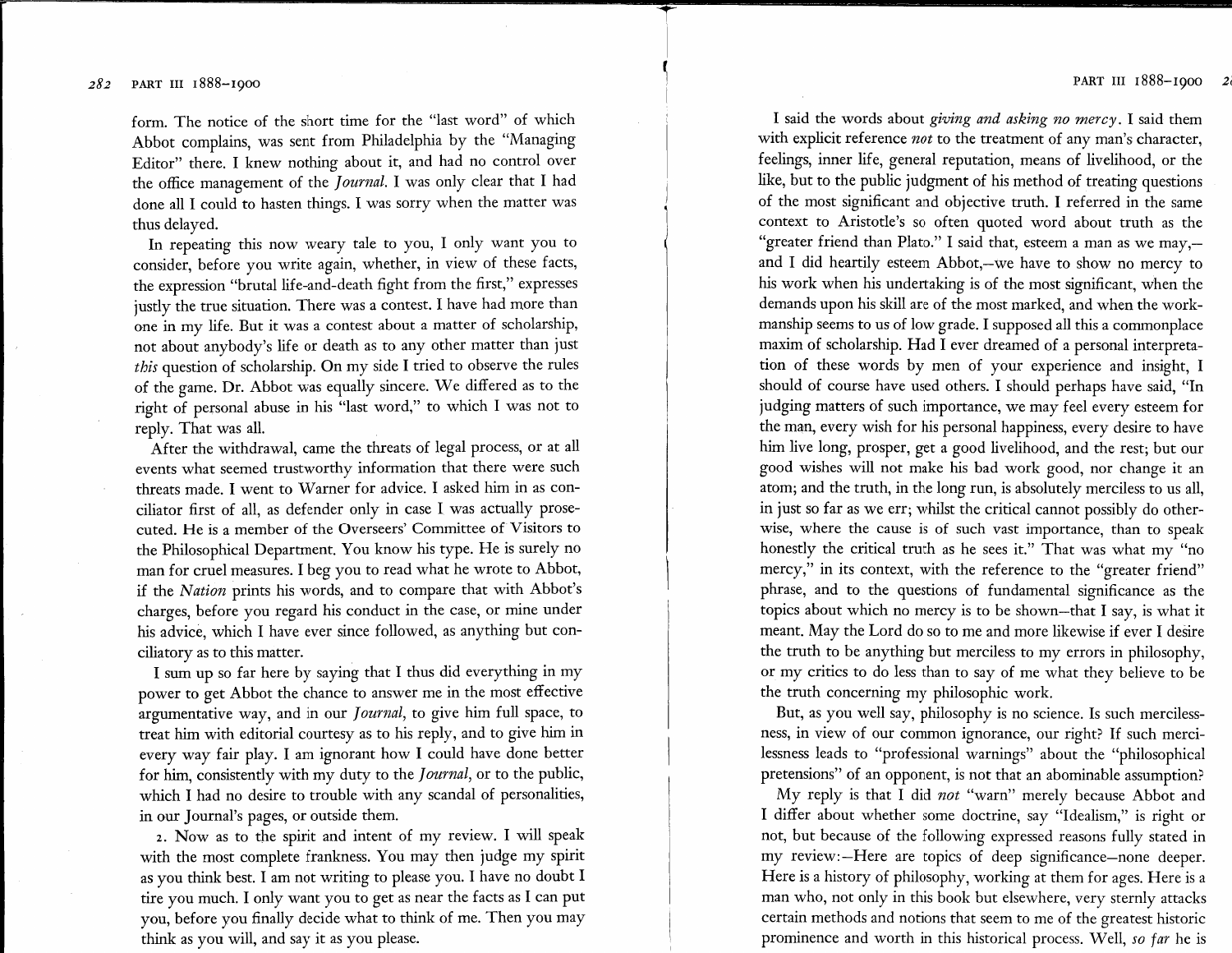I said the words about giving and asking no mercy. I said them with explicit reference not to the treatment of any man's character, feelings, inner life, general reputation, means of livelihood, or the like, but to the public judgment of his method of treating questions of the most significant and objective truth. I referred in the same<br>context to Aristotle's so often quoted word about truth as the<br>"greater friend than Plato." I said that, esteem a man as we may,and I did heartily esteem Abbot,—we have to show no mercy to his work when his undertaking is of the most significant, when the demands upon his skill are of the most marked, and when the workmanship seems to us of low grade. I supposed all this a commonplace<br>maxim of scholarship. Had I ever dreamed of a personal interpreta-<br>tion of these words by men of your experience and insight, I should of course have used others. I should perhaps have said, "In judging matters of such importance, we may feel every esteem for the man, every wish for his personal happiness, every desire to have him live long, prosper, get a good livelihood, and the rest; but our good wishes will not make his bad work good, nor change it an atom; and the truth, in the long run, is absolutely merciless to us all, in just so far as we err; whilst the critical cannot possibly do otherwise, where the cause is of such vast importance, than to speak<br>honestly the critical truth as he sees it." That was what my "no moreover," in its context, with the reference to the "greater friend"<br>phrase, and to the questions of fundamental significance as the<br>topics about which no mercy is to be shown—that I say, is what it<br>meant. May the Lord do the truth to be anything but merciless to my errors in philosophy, or my critics to do less than to say of me what they believe to be the truth concerning my philosophic work.

the truth concerning my philosophic work.<br>But, as you well say, philosophy is no science. Is such merciless-<br>ness, in view of our common ignorance, our right? If such merci-<br>lessness leads to "professional warnings" about

not, but because of the following expressed reasons fully stated in<br>my review:-Here are topics of deep significance-none deeper. Here is a history of philosophy, working at them for ages. Here is a<br>man who, not only in this book but elsewhere, very sternly attacks certain methods and notions that seem to me of the greatest historic prominence and worth in this historical process. Well, so far he is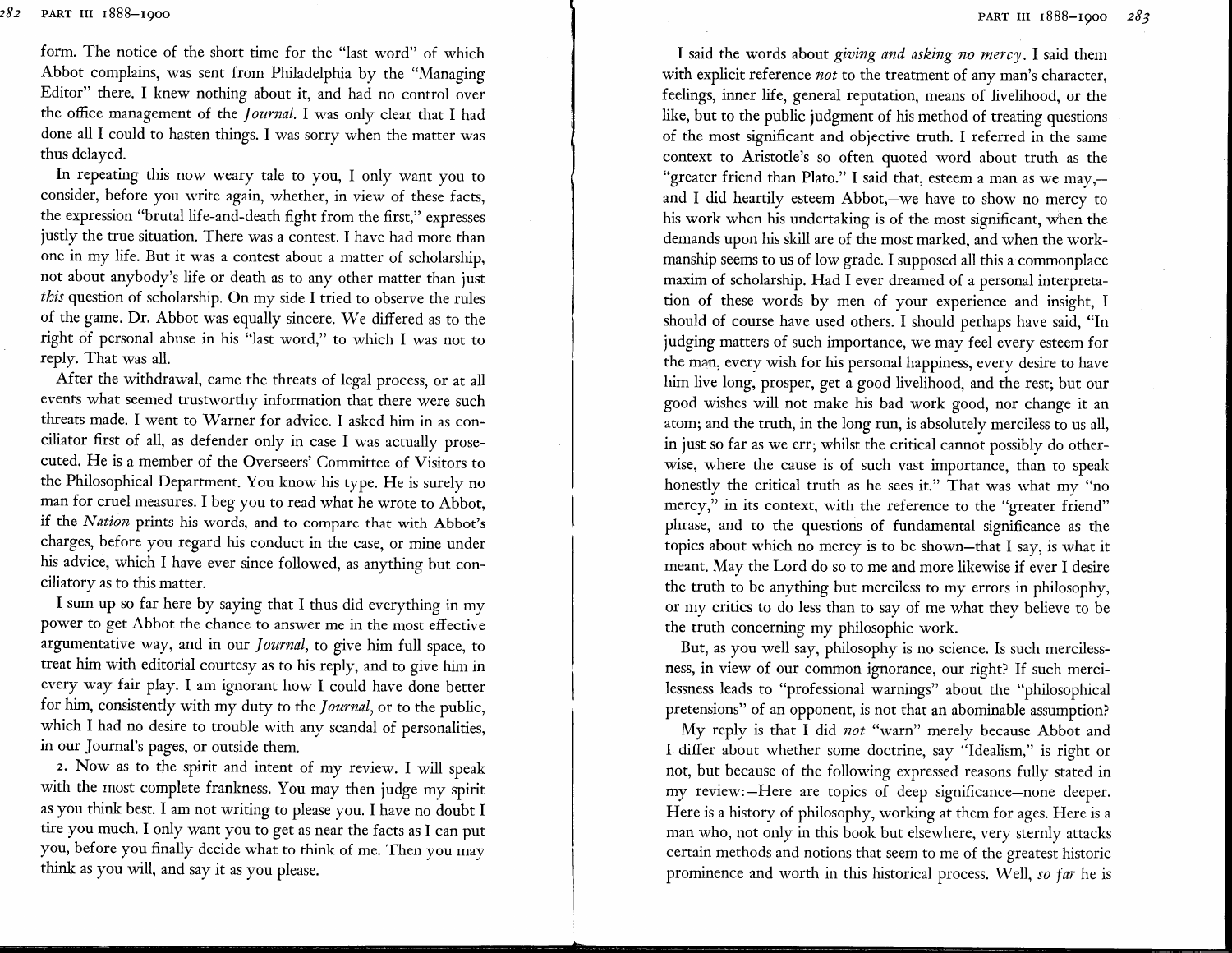in his right as a scholar and thinker. I may assail him. I must not merely on this account "warn." Only now, in the next place, come his "pretentions,"--perfectly honest and sincere, but sanguine to an extreme. He tells us that, these long and historically momentous processes having gone utterly astray, and ended in Agnosticism, he has found the right method. He gives it a special name to characterize its epoch-marking significance. It is the "American Theory of Universals." It is "wholly new." The "Greek" and the "German" theories are the other principal ones. His is the third. Not only in the book before me, but in other public utterances (e.g. in a Lecture printed in the Unitarian Review)<sup>75</sup> he announces the far-reaching importance of the new thought.

Still, however, he is in his rights as a thinker. Did I differ here only, viz, as to the importance of his work in this respect, I could speak very plainly my difference. "Warning" I should have no right to give.

But last of all comes the question of historical fact as to all this. My own opinion, now, is, that, after this indictment of a great part of the evolution of philosophy as utterly wrong, and after this announcement of so momentous a discovery, the new theory appears with entire obviousness to be "a maimed version of Hegel's theory," as you paraphrase my view—"Hegel with the subtlety left out," as I myself put it. Now Hegel stands at the culmination of the whole historical process which my author so strenuously condemns. And yet the connection in question seems to me absolutely demonstrable. Hegel's patent as to the theory of the Organic Universal ought to be recognized by everyone who deals with this branch of the subject. The English Hegelians (e.g. John Caird in his Philos. of Religion, p. 229 sqq.) have for years popularized the thing. John Caird, pp. 241 and 242 of op. cit. uses for the theory Abbot's own illustration of the "Family." (I could multiply citations at great length.)<sup>76</sup> To get out of puzzles by that device of the Organic Universal is what the Hegelians have been counseling us for years. Some of us have struggled long to escape from the

<sup>75 &</sup>quot;Scientific Theology the Ground of All Liberal Religion," Unitarian  $Review 32 (1889): 481-99.$ 

<sup>76</sup> Royce did so in his unpublished "The 'American' and the Hegelian 'Theory of Universals'," a rejoinder to Abbot's unpublished reply, "Dr. Royce's 'Professional Warning'." Printer's proofs for both of these articles have been preserved in the Abbot Papers, HUA.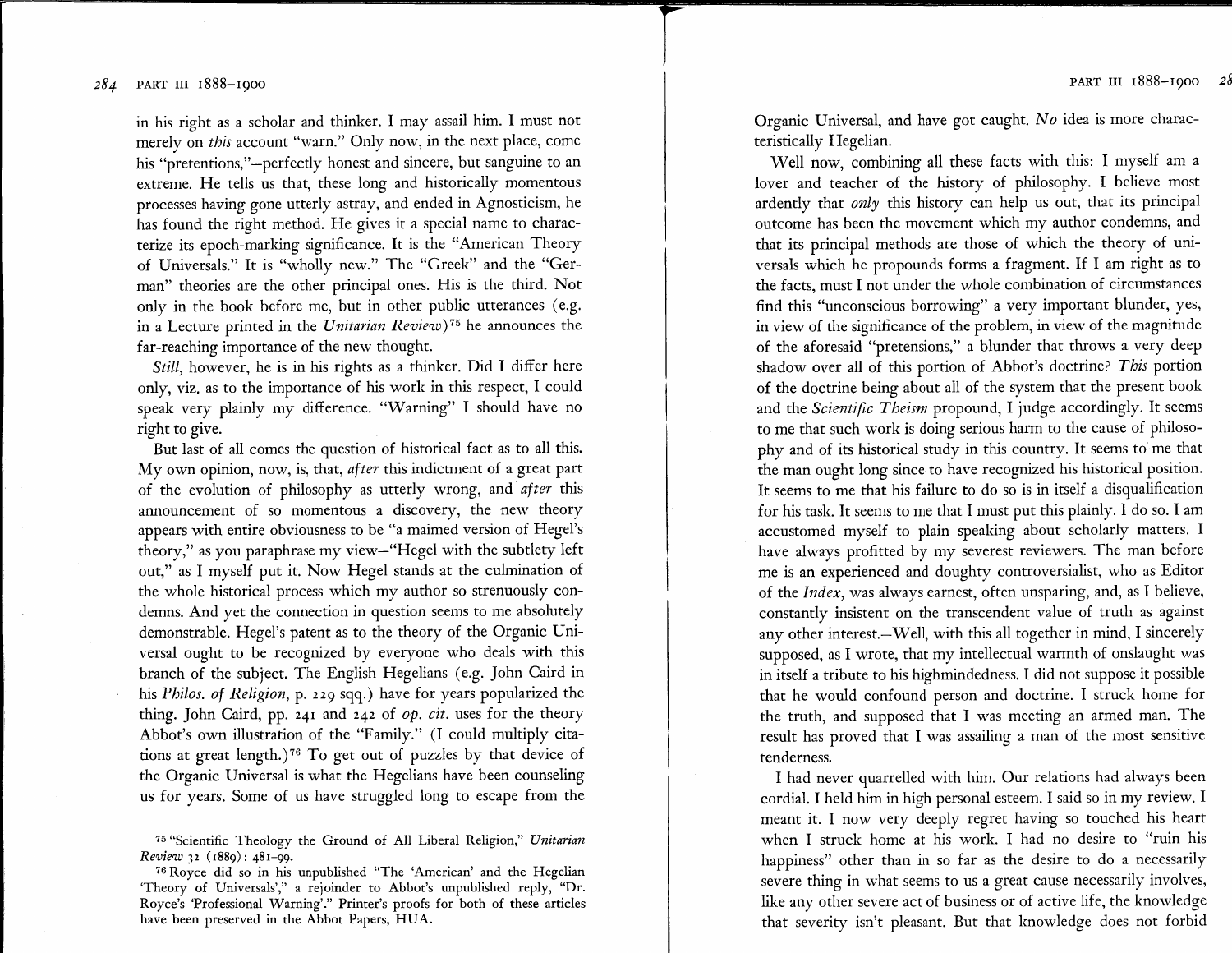Organic Universal, and have got caught. No idea is more characteristically Hegelian.

Well now, combining all these facts with this: I myself am a lover and teacher of the history of philosophy. I believe most ardently that only this history can help us out, that its principal outcome has been the movement which my author condemns, and that its principal methods are those of which the theory of universals which he propounds forms a fragment. If I am right as to the facts, must I not under the whole combination of circumstances find this "unconscious borrowing" a very important blunder, yes, in view of the significance of the problem, in view of the magnitude of the aforesaid "pretensions," a blunder that throws a very deep shadow over all of this portion of Abbot's doctrine? This portion of the doctrine being about all of the system that the present book and the Scientific Theism propound, I judge accordingly. It seems to me that such work is doing serious harm to the cause of philosophy and of its historical study in this country. It seems to me that the man ought long since to have recognized his historical position. It seems to me that his failure to do so is in itself a disqualification for his task. It seems to me that I must put this plainly. I do so. I am accustomed myself to plain speaking about scholarly matters. I have always profitted by my severest reviewers. The man before me is an experienced and doughty controversialist, who as Editor of the Index, was always earnest, often unsparing, and, as I believe, constantly insistent on the transcendent value of truth as against any other interest.-Well, with this all together in mind, I sincerely supposed, as I wrote, that my intellectual warmth of onslaught was in itself a tribute to his highmindedness. I did not suppose it possible that he would confound person and doctrine. I struck home for the truth, and supposed that I was meeting an armed man. The result has proved that I was assailing a man of the most sensitive tenderness.

I had never quarrelled with him. Our relations had always been cordial. I held him in high personal esteem. I said so in my review. I meant it. I now very deeply regret having so touched his heart when I struck home at his work. I had no desire to "ruin his happiness" other than in so far as the desire to do a necessarily severe thing in what seems to us a great cause necessarily involves, like any other severe act of business or of active life, the knowledge that severity isn't pleasant. But that knowledge does not forbid